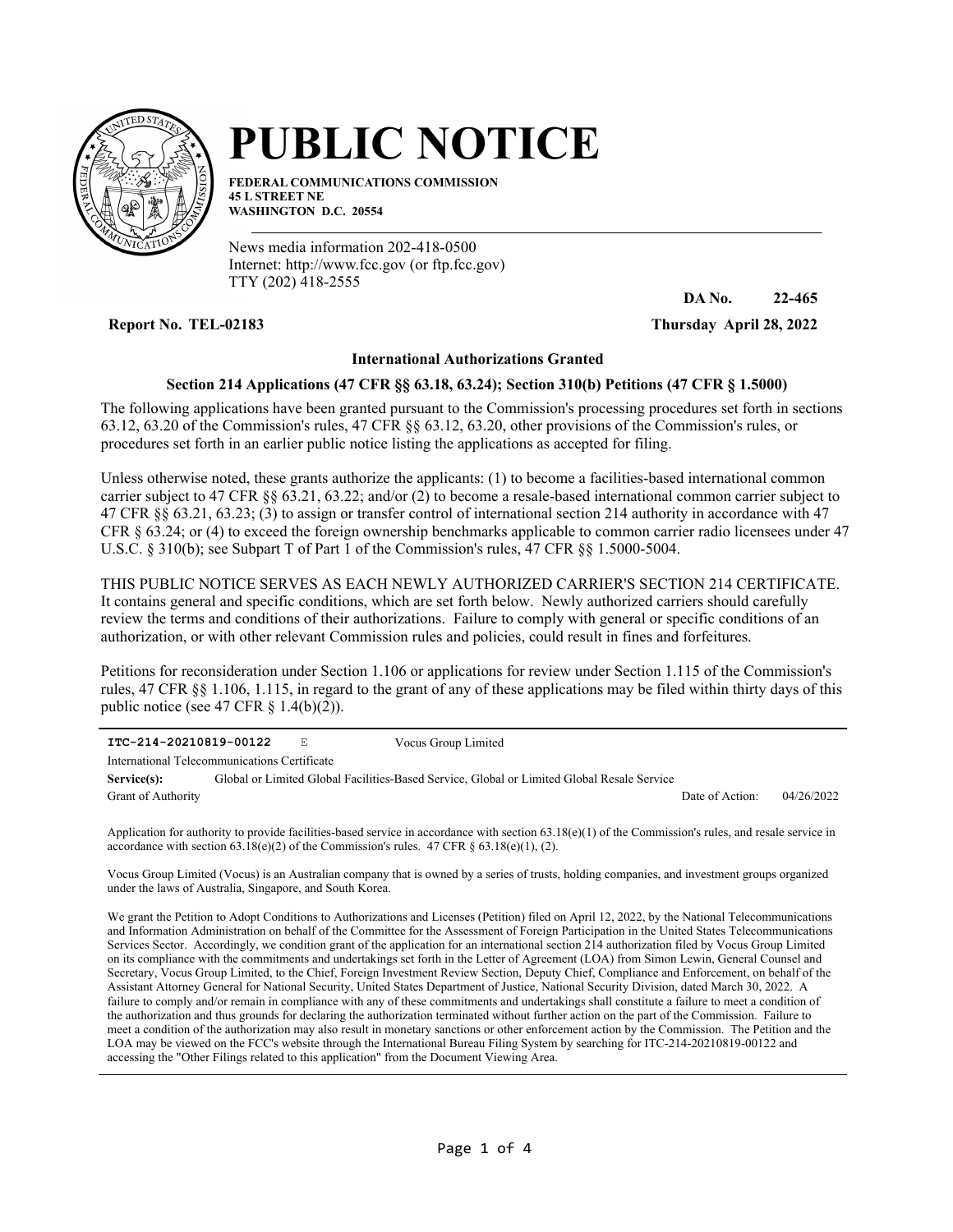**ITC-214-20220323-00041** E Global or Limited Global Resale Service Date of Action: 04/22/2022 **Service(s):** Application for authority to provide resale service in accordance with section 63.18(e)(2) of the Commission's rules. 47 CFR § 63.18(e)(2). Geneseo Telephone Company is 100% owned by Geneseo Communications, Inc., an Illinois corporation. No stockholders individually hold a 10% or greater voting or equity interest in Geneseo Communications, Inc. Grant of Authority International Telecommunications Certificate Geneseo Telephone Company **ITC-214-20220323-00042** E Global or Limited Global Resale Service Date of Action: 04/22/2022 **Service(s):** Application for authority to provide resale service in accordance with section 63.18(e)(2) of the Commission's rules. 47 CFR § 63.18(e)(2). BB IT, LLC is 100% owned by Benjamin Buchanan, a U.S. citizen. Grant of Authority International Telecommunications Certificate BB IT, LLC **INFORMATIVE ITC-214-20010125-00060** Jaguar Communications, Inc By letter submitted April 22, 2022, Jaguar Communications, Inc. notified the Commission of the discontinuance of its international non-dominant telecommunications and interconnected VoIP services it provides over copper loops to customers in the state of Minnesota, effective June 24, 2022. **ITC-214-20150313-00070** PLD, LLC By letter submitted April 19, 2022, PLD, LLC notified the Commission of the discontinuance of its switched 1+ and switched 8YY dialed access services to Maine and Texas, no sooner than May 22, 2002. **SURRENDER ITC-214-20001227-00749** Ponderosa Cablevision By letter submitted April 19, 2022, Ponderosa Cablevision notified the Commission of the surrender of its international section 214 authorization. **ITC-214-20011022-00534** HARGRAY OF GEORGIA, INC. By letter submitted April 18, 2022, Hargray of Georgia, Inc. notified the Commission of the surrender of its international section 214

authorization.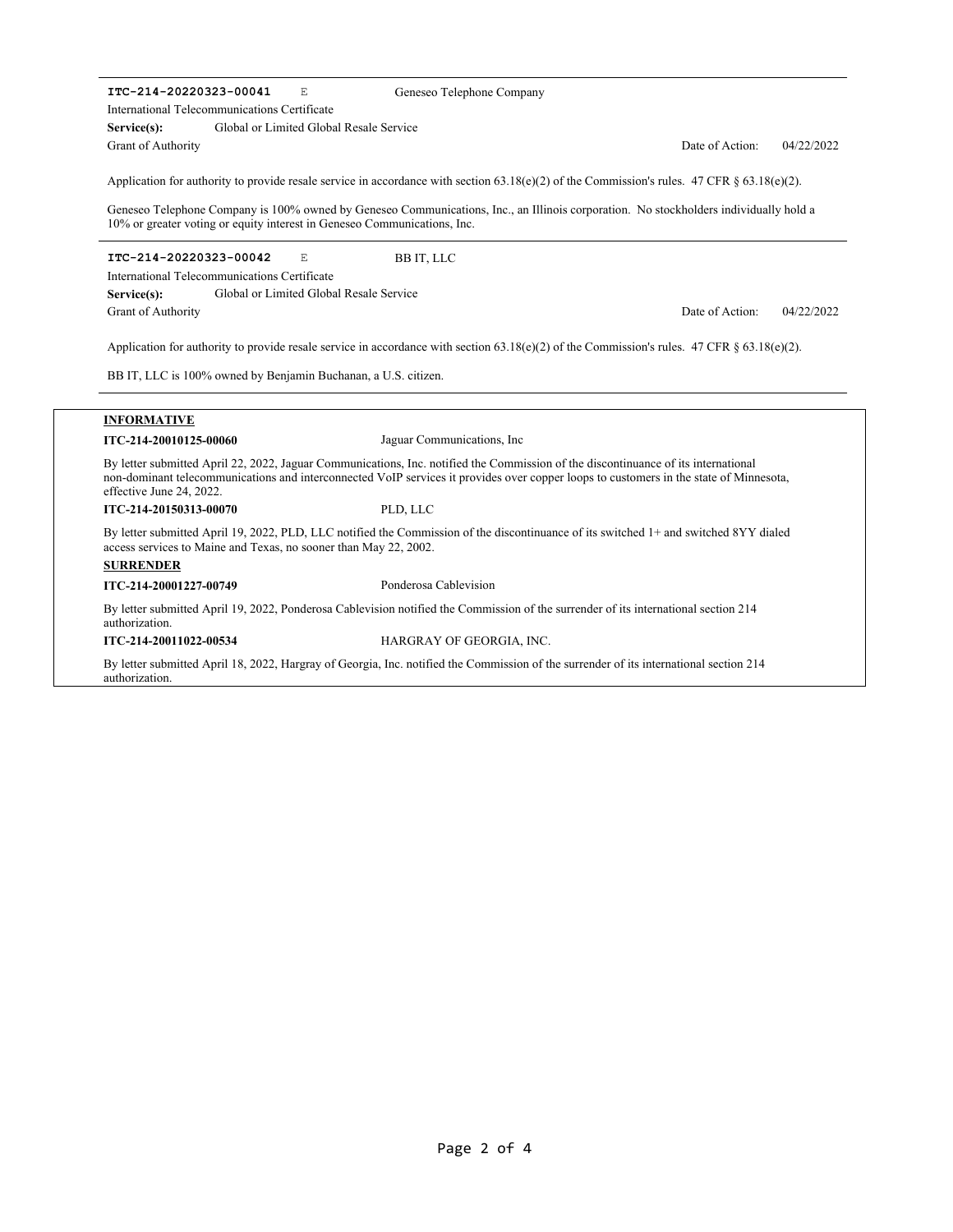## CONDITIONS APPLICABLE TO INTERNATIONAL SECTION 214 AUTHORIZATIONS

(1) These authorizations are subject to the Exclusion List for International Section 214 Authorizations, which identifies restrictions on providing service to particular countries or using particular facilities. The most recent Exclusion List is at the end of this Public Notice. The list applies to all U.S. international carriers, including those that have previously received global or limited global Section 214 authority, whether by Public Notice or specific written order. Carriers are advised that the attached Exclusion List is subject to amendment at any time pursuant to the procedures set forth in Streamlining the International Section 214 Authorization Process and Tariff Requirements, IB Docket No. 95-118, 11 FCC Rcd 12884 (1996), para. 18. A copy of the current Exclusion List will be maintained in the FCC Reference and Information Center and will be available at http://transition.fcc.gov/ib/pd/pf/exclusionlist.html. It also will be attached to each Public Notice that grants international Section 214 authority.

(2) The export of telecommunications services and related payments to countries that are subject to economic sanctions may be restricted. For information concerning current restrictions, call the Office of Foreign Assets Control, U.S. Department of the Treasury, (202) 622-2520.

(3) Carriers shall comply with the requirements of Section 63.11 of the Commission's rules, which requires notification by, and in certain circumstances prior notification by, U.S. carriers acquiring an affiliation with foreign carriers. A carrier that acquires an affiliation with a foreign carrier will be subject to possible reclassification as a dominant carrier on an affiliated route pursuant to the provisions of Section 63.10 of the rules.

(4) A carrier may provide switched services over its authorized resold private lines in the circumstances specified in Section 63.23(d) of the rules, 47 CFR § 63.23(d).

(5) Carriers shall comply with the "No Special Concessions" rule, Section 63.14, 47 CFR § 63.14.

(6) Carriers regulated as dominant for the provision of a particular communications service on a particular route for any reason other than a foreign carrier affiliation under Section 63.10 of the rules shall file tariffs pursuant to Section 203 of the Communications Act, as amended, 47 U.S.C. § 203, and Part 61 of the Commission's Rules, 47 CFR Part 61. Carriers shall not otherwise file tariffs except as permitted by Section 61.19 of the rules, 47 C.F.R. § 61.19. Except as specified in Section 20.15 with respect to commercial mobile radio service providers, carriers regulated as non-dominant, as defined in Section 61.3, and providing detariffed international services pursuant to Section 61.19, must comply with all applicable public disclosure and maintenance of information requirements in Sections 42.10 and 42.11.

(7) International facilities-based service providers must file and maintain a list of U.S.-international routes on which they have direct termination arrangements with a foreign carrier. 47 CFR § 63.22(h). A new international facilities-based service provider or one without existing direct termination arrangements must file its list within thirty (30) days of entering into a direct termination arrangement(s) with a foreign carrier(s). Thereafter, international facilities-based service providers must update their lists within thirty (30) days after adding a termination arrangement for a new foreign destination or discontinuing an arrangement with a previously listed destination. See Process For The Filing Of Routes On Which International Service Providers Have Direct Termination Arrangements With A Foreign Carrier, ITC-MSC-20181015-00182, Public Notice, 33 FCC Rcd 10008 (IB 2018).

(8) Any U.S. Carrier that owned or leased bare capacity on a submarine cable between the United States and any foreign point must file a Circuit Capacity Report to provide information about the submarine cable capacity it holds. 47 CFR § 43.82(a)(2). See https://www.fcc.gov/circuit-capacity-data-us-international-submarine-cables.

(9) Carriers should consult Section 63.19 of the rules when contemplating a discontinuance, reduction or impairment of service.

(10) If any carrier is reselling service obtained pursuant to a contract with another carrier, the services obtained by contract shall be made generally available by the underlying carrier to similarly situated customers at the same terms, conditions and rates. 47 U.S.C. § 203.

(11) To the extent the applicant is, or is affiliated with, an incumbent independent local exchange carrier, as those terms are defined in Section 64.1902 of the rules, it shall provide the authorized services in compliance with the requirements of Section 64.1903.